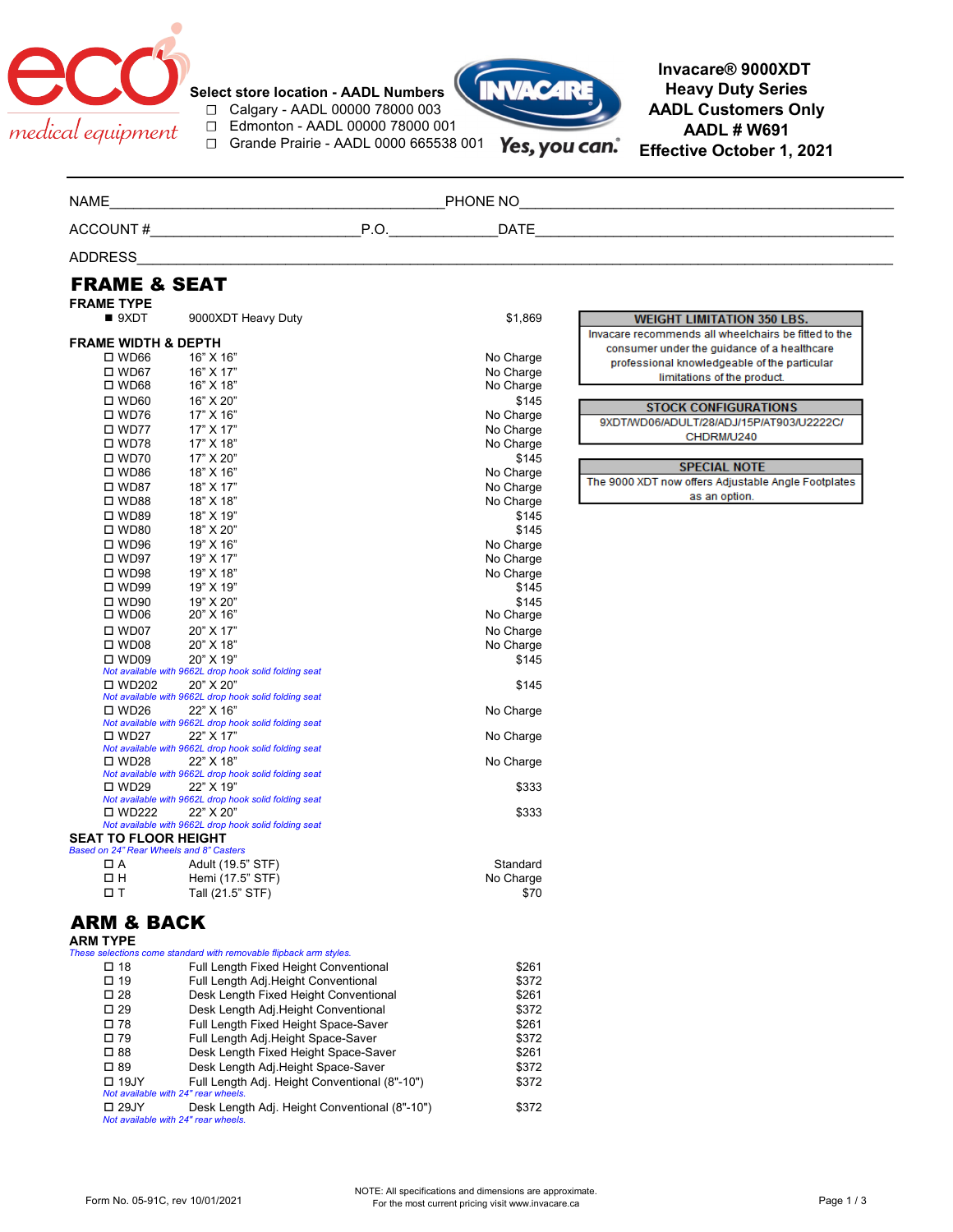|                                         | <b>Invacare® 9000XDT HEAVY DUTY Series Accessories &amp; Options</b>                                                                 |                              | NOTES                        |
|-----------------------------------------|--------------------------------------------------------------------------------------------------------------------------------------|------------------------------|------------------------------|
| <b>BACK TYPE</b>                        |                                                                                                                                      |                              |                              |
| $\Box$ ADJ<br>$\square$ S1418           | Adjustable Back w/10° Bend (15"-19")<br>Straight Back w/Push Handles(14"-18")                                                        | <b>Standard</b><br>No Charge |                              |
| <b>COLOURS</b>                          |                                                                                                                                      |                              |                              |
| <b>FRAME FINISH</b>                     |                                                                                                                                      |                              |                              |
| $\square$ 17 $\square$                  | <b>Cobalt Blue</b>                                                                                                                   | No Charge                    |                              |
| □ 08P                                   | Deep Purple                                                                                                                          | No Charge                    |                              |
| $\square$ 24P                           | Wet Black                                                                                                                            | No Charge                    |                              |
| □ 61P                                   | <b>Electric Red</b>                                                                                                                  | No Charge                    |                              |
| □ 34P                                   | Satin (Flat) Black                                                                                                                   | <b>Standard</b>              |                              |
| □ 71P                                   | Silver Vein                                                                                                                          | No Charge                    |                              |
| <b>UPHOLSTERY COLOURS</b>               |                                                                                                                                      |                              |                              |
| $\Box$ U240                             | <b>Black Nylon Upholstery</b>                                                                                                        | <b>Standard</b>              |                              |
| $\Box$ U245                             | Black Sail Cloth Adjustable Tension Seat<br>U245 sail cloth adj tension seat uph available w/ U240 black nylon back upholstery only. | No Charge                    |                              |
| □ U67                                   | Black Vinyl                                                                                                                          | No Charge                    |                              |
|                                         | Vinyl upholstery must choose WRAP or SOUPH                                                                                           |                              |                              |
| <b>NAUGAHYDE COLOURS</b>                |                                                                                                                                      |                              |                              |
| □ WRAP                                  | Wrap Around Vinyl Upholstery                                                                                                         | No Charge                    |                              |
| □ SOUPH                                 | Screwed on Back Upholstery                                                                                                           | \$140                        |                              |
|                                         |                                                                                                                                      |                              |                              |
| <b>CASTERS</b><br><b>CASTER OPTIONS</b> |                                                                                                                                      |                              |                              |
| $\square$ 1228                          | 8" X 1 3/4" Semi-Pneumatic Casters                                                                                                   | \$150                        |                              |
| $\Box$ AT903                            | 8"x 1 1/4" Composite/Urethane                                                                                                        | <b>Standard</b>              |                              |
| □ 1299                                  | 8" X 1" Solid Rubber Casters                                                                                                         | No Charge                    |                              |
| <b>WHEELS</b>                           |                                                                                                                                      |                              |                              |
| <b>WHEEL OPTIONS</b>                    |                                                                                                                                      |                              |                              |
| □ 5244BK                                | 24" Heavy Duty Comp/Pneum.-Flat Free Inserts                                                                                         | \$420                        |                              |
| □ U2244BK                               | 24" Composite/Urethane Treaded Tires                                                                                                 | No Charge                    |                              |
| □ U2222C                                | 24" Composite/Urethane Corded Tires                                                                                                  | <b>Standard</b>              |                              |
|                                         | <b>WHEEL OPTIONS (ONE ARM DRIVES)</b>                                                                                                |                              |                              |
|                                         | These selections are not available with amputee attachment.                                                                          |                              |                              |
| □ 9456L                                 | One Arm Drive w/U2222C LH                                                                                                            | \$672                        |                              |
| □ 9456R                                 | One Arm Drive w/U2222C RH                                                                                                            | \$672                        |                              |
| □ 9455L<br>□ 9455R                      | One Arm Drive w/5244BK HD LH<br>One Arm Drive w/5244BK HD RH                                                                         | \$785<br>\$785               |                              |
|                                         |                                                                                                                                      |                              |                              |
| <b>HANDRIM OPTIONS</b><br>□ AHDRM       | Aluminum Handrims                                                                                                                    | No Charge                    |                              |
|                                         | Not available with standard U2222C rear wheels.                                                                                      |                              |                              |
| $\Box$ 1512                             | <b>Plastic Coated Aluminum Handrims</b>                                                                                              | \$114                        |                              |
| $\square$ BHDRM                         | Not available with 5244BK or U2244BK wheel options.<br><b>Black Handrims</b>                                                         | No Charge                    |                              |
| $\square$ 1224-8                        | 8 Alum Oblique Proj, Hdrm, Plastic Coated                                                                                            | \$307                        |                              |
| $\square$ 1225-8                        | 8 Alum Vert Proj, Hdrm, Plastic Coated                                                                                               | \$307                        |                              |
|                                         |                                                                                                                                      |                              |                              |
| <b>WHEEL LOCKS</b><br>□ 9690B           |                                                                                                                                      |                              |                              |
| □ 9691B                                 | Pull To Lock Wheel Locks (Std. on Hemi)<br>Push To Lock Wheel Locks (Std. on Adult)                                                  | No Charge<br>No Charge       |                              |
|                                         |                                                                                                                                      |                              |                              |
|                                         |                                                                                                                                      |                              | <b>Select store location</b> |
|                                         | <b>POSITIONING STRAPS</b>                                                                                                            |                              | Calgary - AADL<br>0          |
| <b>SEAT POSITIONING STRAPS</b>          |                                                                                                                                      |                              | Edmonton - AAD<br>П          |
| □ 1311BK                                | Airline Buckle Seat Positioning Straps                                                                                               | \$84                         | Grande Prairie -<br>П        |
| □ 1515                                  | Auto Style Buckle Seat Positioning Straps                                                                                            | \$84                         |                              |
| □ 1321BK                                | Hook and Loop Seat Positioning Straps                                                                                                | \$66                         |                              |
| <b>ACCESSORIES</b>                      |                                                                                                                                      |                              |                              |
| <b>BACK ACCESSORIES</b>                 |                                                                                                                                      |                              |                              |
| □ 1160                                  | Carrying Pocket                                                                                                                      | \$83                         |                              |
| $\square$ RB<br>$\square$ STC           | Dual Back Liner                                                                                                                      | \$90<br>\$59                 | $\overline{\phantom{a}}$     |
|                                         | Stencil Back Upholstery<br>Only available with vinyl upholstery. 3/4" block letters.                                                 |                              |                              |
| □ L8601                                 | Omit Back Upholstery                                                                                                                 | Less net $(\$20)$            |                              |
|                                         |                                                                                                                                      |                              |                              |

- **AADL Numbers** 

00000 78000 003

DL 00000 78000 001

AADL 0000 665538 001